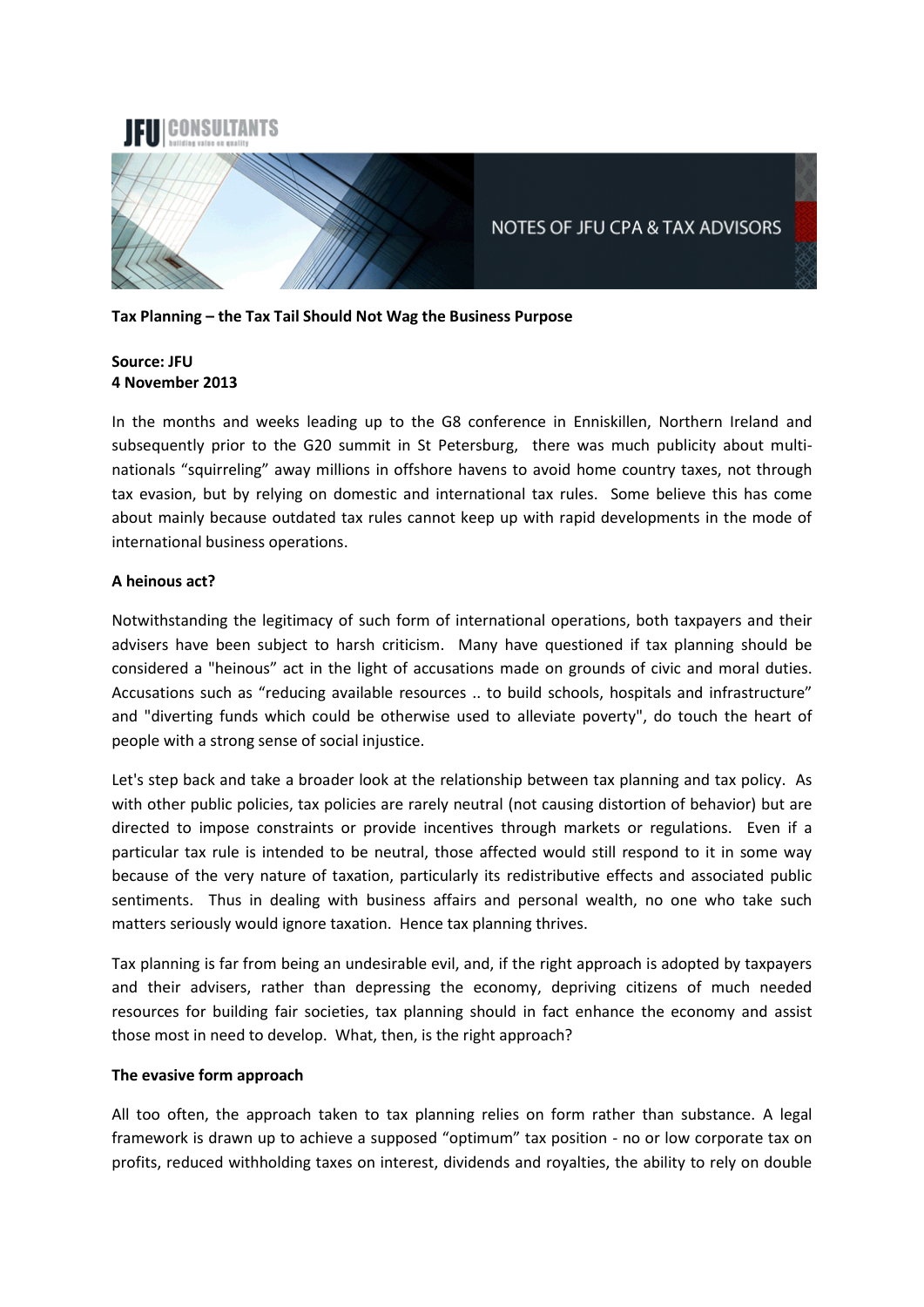tax treaties and with minimal or no taxes on exit. Usually the framework is not transparent. The business is then "squeezed" into this framework, which in fact does not represent the real ownership structure, mode of operation or business objectives of the taxpayer. The "tax tail" is wagging the business purpose. Such arrangements inevitably fail, as they generally rely on non disclosure, and once examined by tax authorities, they will fall down on beneficial ownership issues, tax residence issues and permanent establishment issues. Most tax authorities would not consider this to be tax planning but rather, tax evasion.

### **The substantive business approach**

The correct approach to tax planning is, in our view, the absolute contra of the above. The objectives and business strategies of the taxpayer (at the shareholder and corporate level) must firstly be fully understood, for example, what is their core business, who are their customers, where are their markets, what are their short term and long term strategies, what is their source of funding and the expected return on equity. With this information to hand it is then possible to design a structure that accommodates the business strategies and objectives whilst at the same time achieving tax efficiencies. The resultant business structure is real, staffed with real people and real assets, doing real productive business in the locations necessary to achieve this tax efficiency as opposed to taxpayers who do not change the physical mode of their business but seek to achieve tax efficiencies by routing and parking earnings in a string of paper companies.

#### **Tax policy as a tool for mobilizing resources, tax planning working in tandem**

Many developing countries have extensive tax treaty networks, tax regimes that offer various incentives to establish business in their countries, low costs of overheads and extensive work forces that are eager and willing to learn new skills. They are also often close to the source of raw materials, finished goods or markets for goods and services. If international businesses are willing to relocate some of their resources to these locations, such as some experienced staff and infrastructure, to train and develop the local staff, provide safe and modernized work places for them and reward them appropriately, at probably still much lower costs than in their home countries, our opinion is that this should present a win- win situation for all. International businesses will reduce their costs, develop new talent pools and lower their tax burdens legitimately by relying on tax treaties, incentives and participation exemptions. The host countries will benefit from a larger tax base (broader income sources from active businesses) which will allow them to improve infrastructure, education and healthcare etc. and the local populace will be able to improve their livelihoods by learning and developing new skills and talents and enjoy a disposable income that will give them access to commodities and services to improve their overall standard of living.

Whilst we are not so naïve as to understand that entering a new or developing market is fraught with difficulties, such as understanding local customs and business practices, and training a "raw" workforce, we believe that multinationals, whilst financially benefiting from their ability to undertake global business, should be prepared to take reasoned "risks" to expand their reach in a way that all involved can benefit without exploitation.

#### **A case in point**